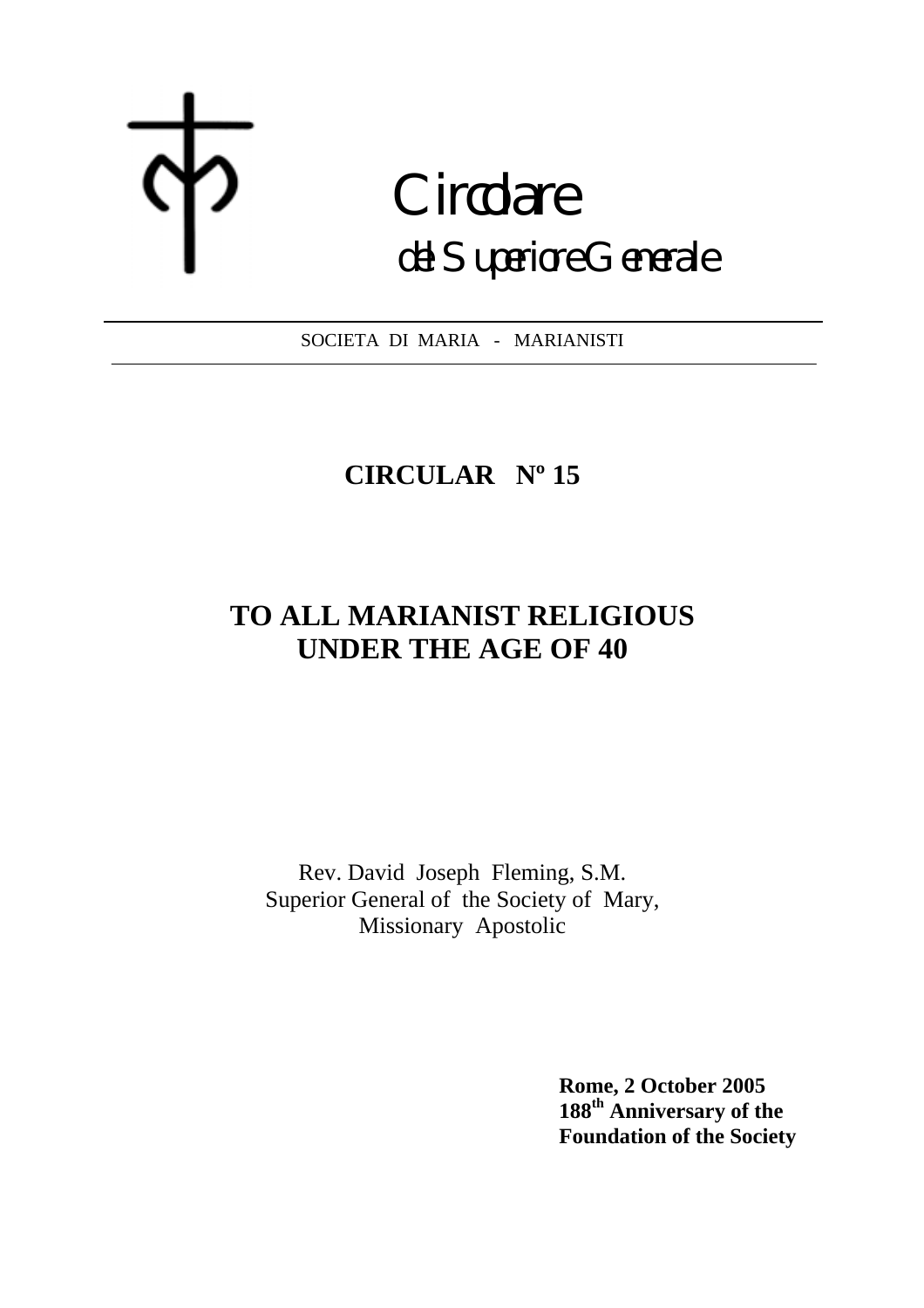**CIRCULAR NO. 15 2 October 2005 188th Anniversary of the Foundation of the Society**

> DAVID JOSEPH FLEMING, S.M. Superior General of the Society of Mary, Missionary Apostolic, to all his fellow Marianists throughout the world

### **TO ALL MARIANIST RELIGIOUS UNDER THE AGE OF 40**

Dear Brothers,

During the past nine years, working in Rome and visiting the different Units of the Society around the world, I have been struck by the key roles played by the various generations in the Society. Each age brings different graces, different needs and challenges.

This year, as I come toward the end of my service in the General Administration, I hope to complete three circular letters: this one especially to you our younger members, another (already published) to those over 70, and a third one to those in mid-life. If you are interested, perhaps you may want to read the letters addressed to the other groups as well. In this way, I hope to stimulate some reflection about our life-tasks and some dialogue among the different age-groups in the Society.

It is a pleasure to write this letter, to you, all our members under the age of 40. Looking at you, we get some idea of the Society of Mary of the future. There are 254 of you in the Society, 18 % of our total membership, coming from all the continents where we are present: 93 from Asia, 91 from Africa, 29 from Latin America, 26 from Europe, 15 from the USA.

188 years ago today, Blessed Father Chaminade began the history of the Society with a group of seven men in your age-group. All of them were Frenchmen, but, like you, they were varied in temperament and education. Today's Society of Mary is the outgrowth of that small but fervent beginning.

Not everything I write can apply to each one of you. Those who have just made first vows and are in initial formation programs are quite different from those with perpetual vows who already have a solid experience of Marianist life. Many of you are not so very young: a person in his thirties is already approaching mid-life! You have a variety of educational and work backgrounds. Still, you have certain common characteristics that allow me to speak to you as to a single generation of Marianists with some shared experiences.

I am writing to thank you for your witness of faith and hope in dedicating your life as Marianists. Your energy and spontaneity are a treasure for us. Your idealism and your closeness to young people today bring special gifts to the rest of us. I want to assure you that Marianists around the world believe in your potential and rejoice in your deep aspirations.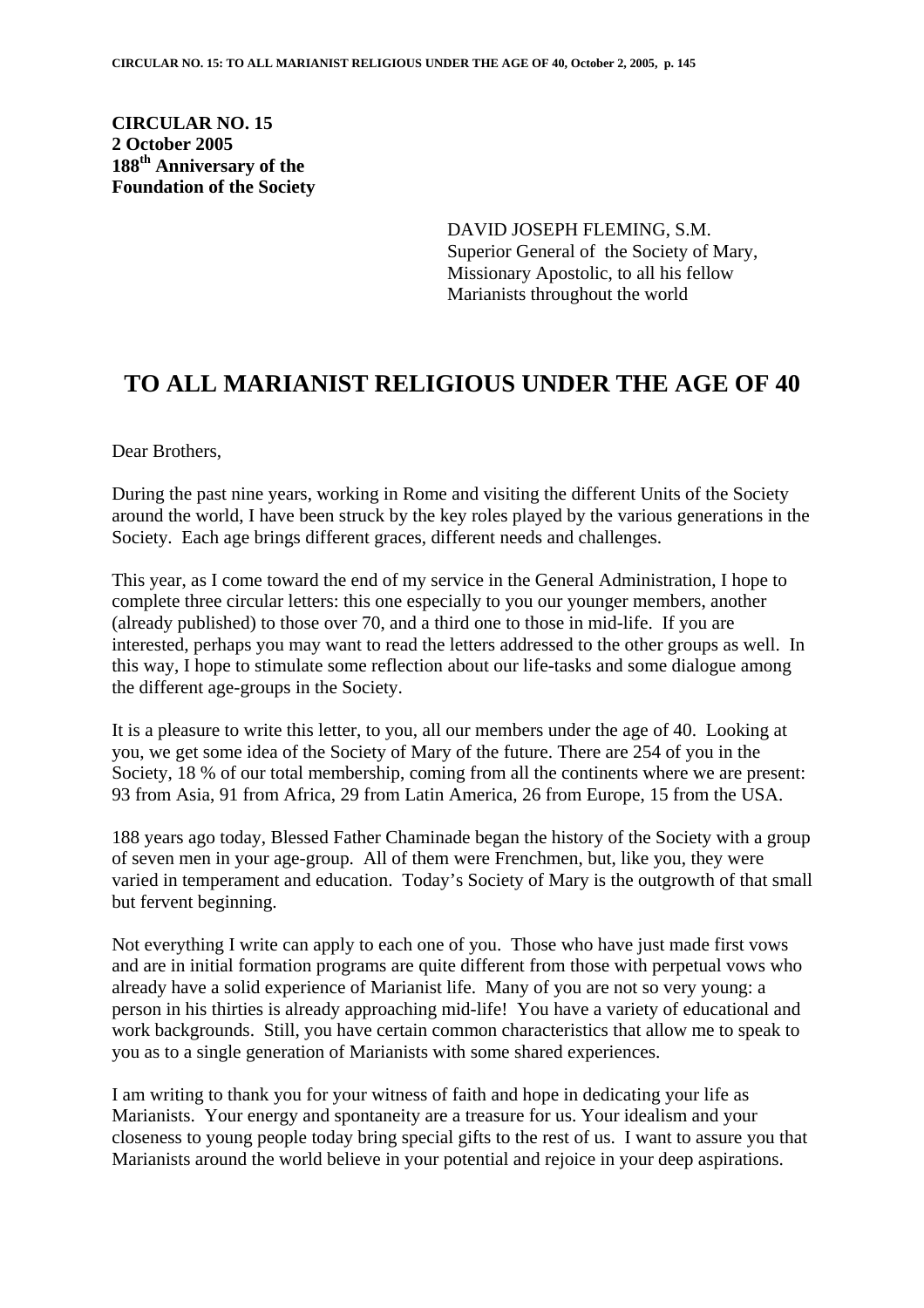I also want to assure you that we older Marianists believe, from our own experience, that our vocation is worth the gift of a lifetime. A lay researcher who interviewed many elderly Marianists in one of our larger Provinces told me that not one of them expressed regret for his life. Every year I am privileged to receive a personal note from many of the men who celebrate jubilees of fifty or sixty years or more. Again and again, their conviction comes through like a refrain: "no matter what difficulties I have experienced or limits I now feel in old age, I feel happy about my life as a Marianist, thankful for it. It has been worth it!" Your older fellow-brothers are convinced that you, too, can find joy and fulfillment, holiness and happiness, purpose and meaning, in our way of life.

I am also writing to invite you again to join with all of us in a style of life and mission that responds to today's world. In this letter I hope to share some thoughts about the rich and distinctive contribution you make to our life as a worldwide community.

#### *Cultures, Globalization and Inculturation*

You exhibit greater cultural variety than any previous group of Marianists in history. In the past our members came overwhelmingly from Europe and the United States. But among you the largest numbers come from India (88), Kenya (26), Togo (26), Congo (22), Spain (21), Ivory Coast (17), Colombia (17), and the United States (15). Your ranks are growing with more young people entering the Society, especially in the countries just listed. By your presence you are contributing powerfully to the processes of inculturation and globalization of solidarity among us.

Inculturation is a special task for your time. Most of you come from non-dominant cultures with a relatively brief experience of the Marianist charism. In many of your countries Christianity has always been a minority religion. In others, there is a Christian tradition, but the majority are no longer active in Church life. By searching with us in deep respect for your own cultural heritage, you can help us all know what it means to implant or renew our charism as a living presence and a challenging gift in your time and place. You can help us see the implications for the way we live, for our relationships with those around us, for our thought-patterns and ways of communicating with others, and for our forms of prayer and ministry. We count on your help in this key domain.

Like other members of your generation, you have grown up in a globalizing world. Wherever you live, in many respects you resemble your peers in most countries of our world today. You have similar experiences, perhaps wear similar clothing, probably enjoy similar music and films. Many of you are skillful in using new technology to obtain information and to maintain wide-ranging friendships with people in different places.

I do not believe you have let go of the identity of your home culture, but at times it tends to blur into something more homogenized, trans-national. Try to resist such homogenization. At the same time, make efforts to understand and be sensitive to human experiences that are very different from your own. Don't try to reduce everything too quickly to a common denominator. Ideally, your home culture can be melded with the trans-cultural identity of your generation into a new harmonious whole. Out of your cultural experience, you can make your own characteristic contribution to our Marianist life. This is a major challenge for all of you.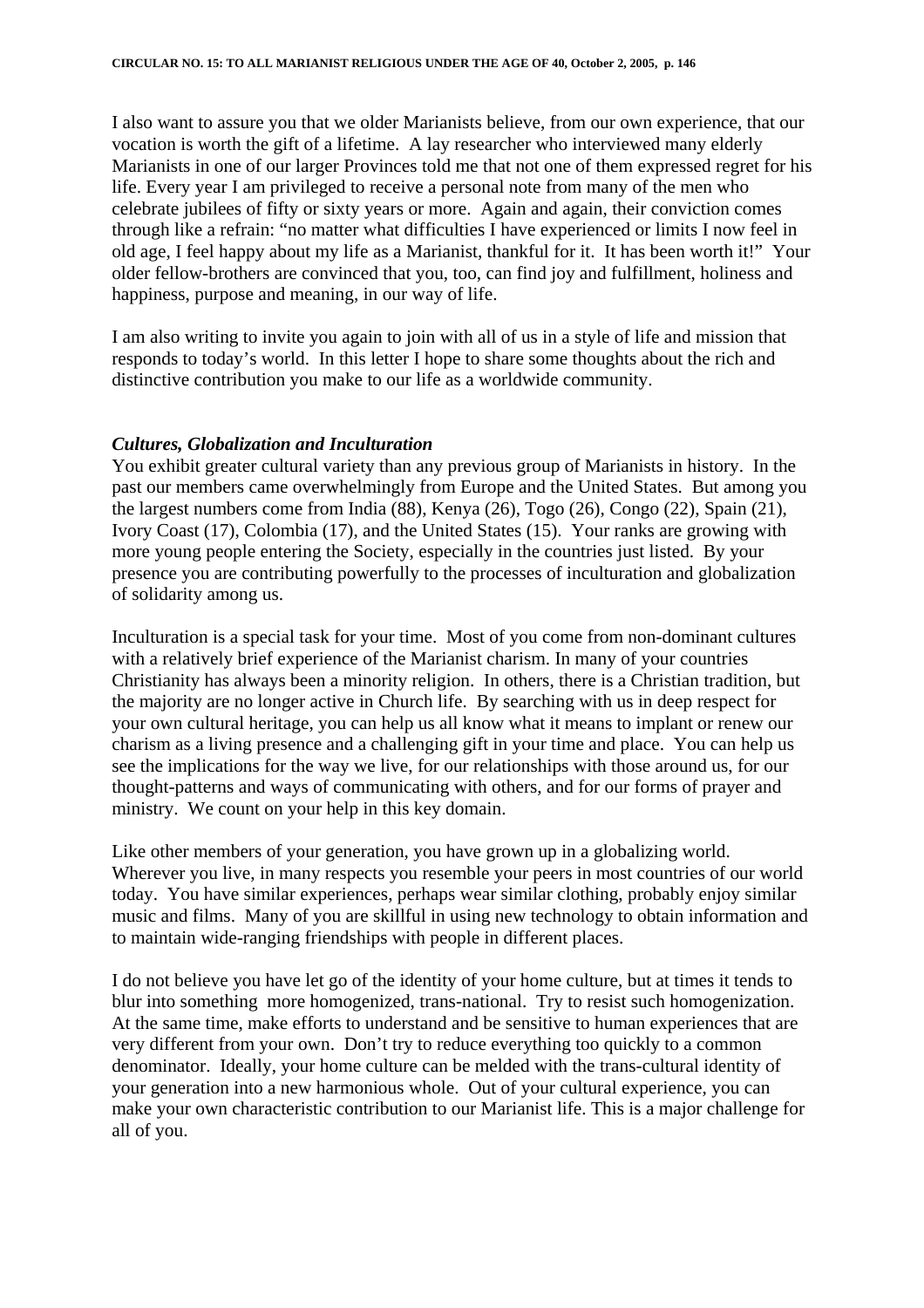#### *Developing a Deep Spiritual Identity: Ongoing Spiritual Growth*

Your generation is characterized by a search for spirituality. A few years ago, spiritual life and practice all too often met with skepticism and critical rejection. Today it evokes fascinated interest among quite a few of your contemporaries. This phenomenon varies greatly from country to country. In many places, scholars and journalists speak and write about a revival in the search for spiritual identity. This search often seems to happen beyond the bounds of any organized religion. Anyone who has a convincing, experiential spiritual message receives a respectful hearing. Yet today's people, your contemporaries, as a whole, seem to know next to nothing about our Christian spiritual heritage.

As Marianists committed to formation in faith, it is our task, with you playing a major role, to introduce today's people to the deep Christian heritage, to offer solid and thoughtful spiritual and theological foundations for still unformed longings, to help bridge the gap between individualistic, idiosyncratic spiritual experience and the heritage of the Christian community. This means that you need to keep deepening your roots in the gospel and in the Marianist charism, so that you become convinced and experienced, persons who know and practice Christian and Marianist spirituality and are able to share it meaningfully with others. You are called to become genuine persons of prayer, full of what last year's World Congress on Consecrated Life called "a passion for Christ and a passion for humanity."

A key step is to get to know yourself and your own vocation better. God has a plan for you – that is the fundamental conviction of every genuine vocation. This plan is unique, and the role God has for you is deeply personal. You probably still have much to learn about God's personal plan for you. You need to contemplate this plan, to see how it has been molding you for a long time and how it continues to mold you today. This means that you need to get to know yourself deeply, to appreciate what are your characteristic strengths and pitfalls. It also means that you need to understand how God calls you to form part of a living and growing community, reaching out to people who need God's love and mercy.

Dwell on self-knowledge, not to indulge your curiosity or satisfy your ego, not out of narcissism or obsession with self, but to be grateful for God's gifts, to be aware of the challenges He gives you, to deal honestly with your feelings, not to live any lies, to give yourself more fully to those around you, and to dedicate yourself with integrity, as you truly are, to God's service.

People of your generation, like all others, can easily fool themselves or twist their insecurities and deficiencies into real obstacles. In contrast, as you get to know, accept and love yourself as you really are, you can fulfill, realistically and humbly, the role God has for you.

Your identity as a Marianist, if it is to be meaningful to others, has to be anchored in a deep sense of God and Mary. You need to make the link between the personalized love of God for you and the rich heritage we share through our identity as Catholics and Marianists.

Our Catholic and Marianist heritage can no longer be merely taken for granted, unexamined. Today's people will call on you to "give a reason for the hope that is in you" (I Peter 3:15). It is important to keep growing in the sense of your Catholic tradition, in being a convinced and articulate Christian, a conscious part of the great community across time and space that is our Catholic Church. Some of us too quickly think we know all the answers or adopt a quasiindifference to the heritage of our faith, living off it externally without going deeper. It is important to keep learning, keep plumbing the wealth of our heritage, penetrate into its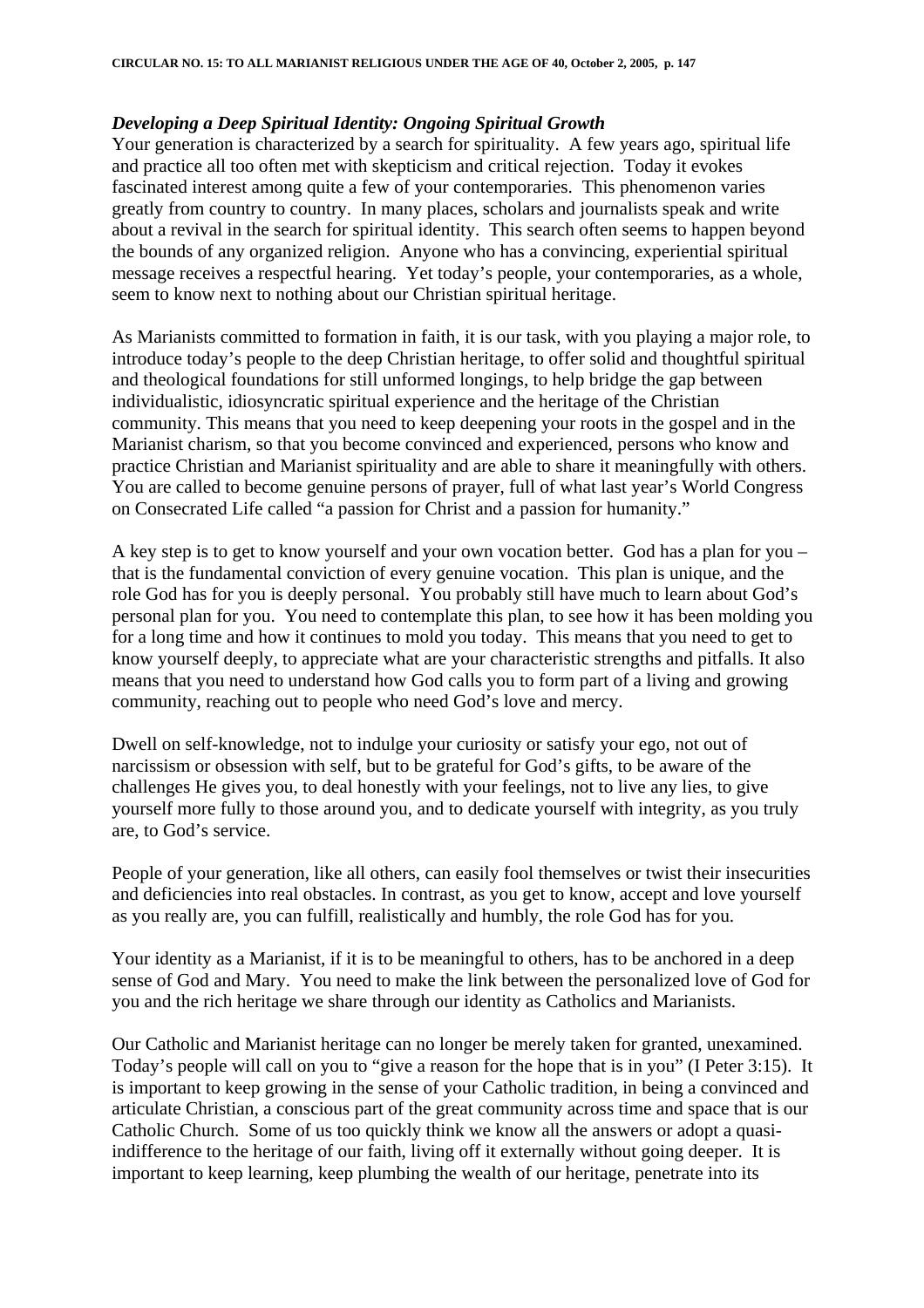implications for religious sensibility today. You will probably find you keep discovering important insights that make a real difference for your life.

Every Marianist needs to penetrate, appropriate in a personal way, the wealth of our Marianist heritage. A few favorite concepts and slogans superficially recalled from the novitiate are not enough. Blessed Father Chaminade was one of those great founders in Christian history, who gave us a charism that is a gift to the whole Church, rich for personal spirituality as well as for missionary dynamism. Marianists of your generation need to reappropriate and develop our understanding and living of this charism; we need in your time a new generation of people like Simler, Klobb, Domingo Lázaro, Neubert, and so many others, living and dead, who have passed on that charism and enriched it. It is encouraging to see that some of you have already begun this task, through books and papers and participation in seminars like Horizons.

The willingness to deepen and grow in our Catholic, Marianist identity is a key part of that virtue of preparation Chaminade named "preparatory obedience." It is the disposition to keep learning, to let ourselves be molded and grow in experiences that flow from our heritage.

In fact, all the preparatory virtues taught by our Founder are especially important for your time in life. By growing in them, Marianists become more thoughtful, reflective, patient, calm and focused persons, able to communicate a spirituality of real worth to those around them.

#### *Situating Yourself as a Post-Vatican-II Catholic*

Your generation is among the first group of Catholics and Marianists that has grown up in the post-Vatican-II Church. You take for granted many of the aspects of Catholic life that were introduced by Vatican II and that still remain innovative for those of us who are older: a liturgy in your own language, a creative engagement with the social problems of our time, a concern for participation of all in Church life, an invitation to dialogue with other believers, heightened awareness of psychic and social realities, a commitment to the active role of the laity in Christian life. All these things still seem new and fresh, sometimes exhilarating to me, but you have never known anything else. What a privilege!

You have lived most of your years during a pontificate that has reasserted Catholic identity and struggled against secularism. I notice that some of you are concerned with visible signs of faith and enjoy traditional devotional practices. Like a certain number of serious young Catholics today, you may feel an intense desire to know and experience those things that foster traditional Catholic identity and devotion.

In every age, we Marianists are ecclesial people. We find our life and meaning within the great communion of the universal Catholic Church, and in dialogue with other religions and all people of good will. It is good for you to think and pray about what it means to be a faithful Catholic, in communion with fellow believers around the world, and about how you can share the spiritual richness of your life with today's people in search of spirituality.

#### *Developing a Rich Web of Relationships*

Many of the friendships you are making now will stay with you through a large part of your life. One of the key tasks of young adulthood is developing the capacity for intimacy,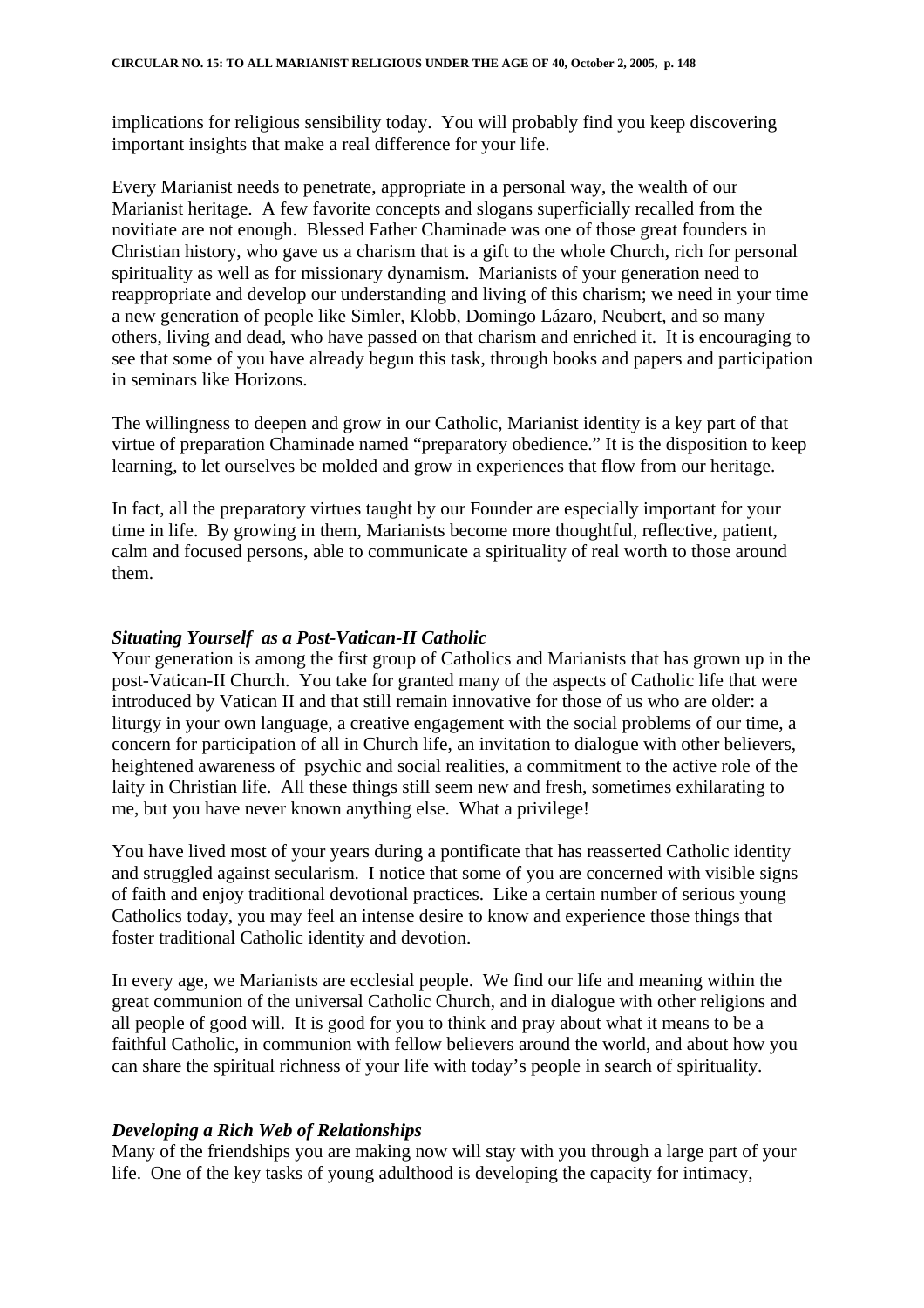learning to share in a rich and meaningful web of human relationships. Now is a time to come to a deeper and more personal way of relating to others.

The community of those who share the Marianist charism should have a special place in these relationships. The Rule of Life invites us to give a "preferential place"(21) to our communities and to make them "centers of fidelity" (2.3). In community with others who share a similar vocation, we experience realistic support and challenge. The community of relationships in the same charism begins with other members of the Society, but it also goes much beyond, to the members of other branches of our Marianist Family. Together with them, we grow in that sense of being a spiritual family which is fundamental to our charism. Blessed Father Chaminade was convinced that union with others gives consistency and strength to our vocations and to our mission (*vis unita fit fortior - Spirit of our Foundation*, par. 690 ff.). Many of you already have the experience of such rich family relationships. Such experience should be a grace for every Marianist.

As a person vowed to celibacy, you have to learn a special style of sharing with others. Celibacy is bound to be painful at times, yet it also has great potential for self-giving. I have written elsewhere about the need for cultivating an open heart, anchored in God, in the life of community and in mission. We need to be ready to let people in, to share with them at very deep levels. At the same time we must become free enough to let them be themselves, not to demand any specific response in order to please us. The ideal is to become channels for God's grace flowing through us, transforming us and reaching out to others.

The Rule of Life speaks beautifully about cultivating an "undivided heart," about becoming a "rich source of life and of unselfish, universal love" (18), about being free "to work for God's Kingdom on earth" (22), and about seeking "honesty, simplicity and interior freedom in our relationships"(2.4). These wonderful ideals shape many struggles throughout a lifetime; but such struggles to live celibacy in mission and with the community are worth it. Learning authentic celibate loving is a special task of your moment in life. This should be an ongoing theme of everyone's spiritual direction.

A personally felt, experiential love for God and a generous, creative outreaching love for many other people are necessary. Without them, you will never succeed in developing that rich web of relationships that is a channel of God's grace in our communities and in our mission.Recent sad events in the Church underline how hard it is to love people in honest chastity and celibacy. Yet how important that witness is! Not many in today's world understand the meaning and value of our celibate commitment. There is probably nothing more important at your time of life than learning how to love, to relate meaningfully to others, but also to be freeing rather than controlling.

#### *A Positive, Affirming, Incarnational Style*

In some Church circles it is fashionable today to speak in condemnatory terms about the world in which we live. A recent article I read characterized today's culture as one of "banality, vulgarity, mediocrity, and even exhibitionism." Regularly condemnations ring out against the world's evils: secularism, individualism, consumerism, relativism, hedonism, narcissism, irrationality....

There is much truth in these analyses. The world in which we live is a great "theater of human history" (*Gaudium et Spes*, no. 2) in which collective and personal dramas are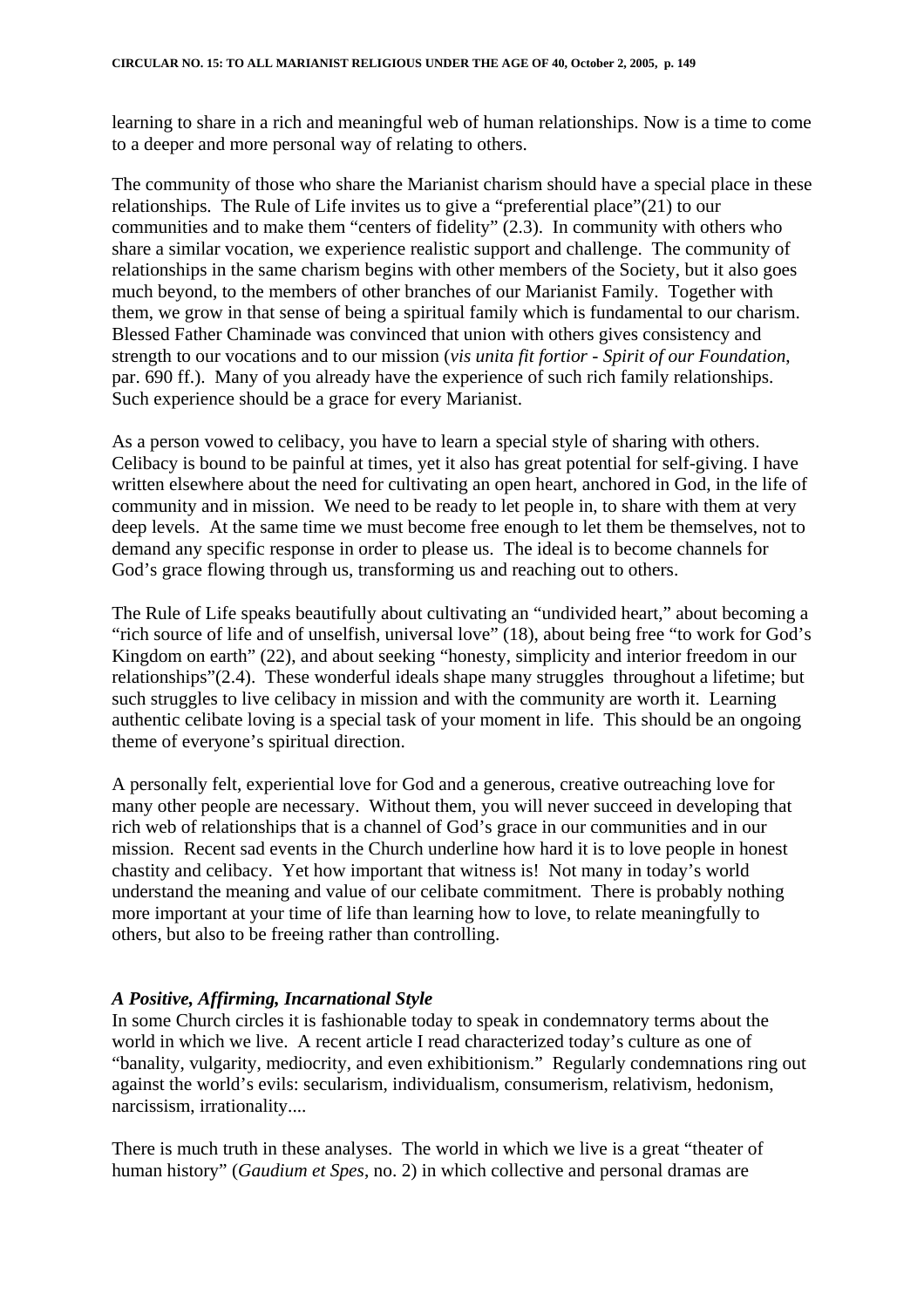enacted. The powers of evil and meaninglessness play a key role in these dramas. The Scriptures remind us of the ongoing conflict between God's kingship and our destructive human selfishness. Our new Pope's first homily reminded us that the world can be a desert, or a sea of bitter salt-water. Our Blessed Founder compared the world of his time to "pestilential smoke" and "a murky night" (letter of August 24, 1839). No one can deny the truth and importance of these assertions.

Still, I believe that you as younger people are especially well situated to help us see the other side of the coin: the goodness and grace that our Creator-God is also planting in today's world. One of my prime requests to you is to love this world in which you live and in which you are called to play a role for many years to come. We know that our world comes from the creating hands of a loving God, that he looked about at the beginning and "saw that it was good" (Gen.1,10 ), that "God so loved the world that He sent into it His only Son" (John 3, 16).

You are at a time in life when it is normal to make fresh discoveries about the grandeurs and miseries of this world of ours, to savor the beauties of nature and culture, to plumb the depths of wisdom and love around us as well as those of evil and savagery. I urge you not to lose your capacity for wonder and admiration, your passion for building up all that is good. God still loves the world, today, and so should you. The freshness of your perceptions and your closeness to the minds and hearts of young people in our time will help us all work together to strengthen and confirm what is good.

I believe there is something profoundly Marianist about taking a positive approach to our world. Our spirituality is based on the Incarnation, the coming of God into this world, the presence in full human, fleshly reality of a God who cares deeply for us. Marianists have always cultivated a fraternal closeness to those around them, sharing in their "joy and sorrow, their grief and anguish" (Vatican II, *Gaudium et Spes*, no. 1). From our beginnings, our educational tradition has predisposed us to "preserve and cultivate" what is naturally good, to discern the presence of Jesus Christ in all, "not to reject as bad what is not absolutely good," to understand our role as "to sow and not to reap" (Constitutions of 1891, arts. 262-268 passim).

Mary herself is a model of this kind of incarnational spirituality. She was not naively optimistic: in fact, she had a particularly powerful experience of the power of evil and the obstacles to the Kingship of her Son (the oppression of her people, misunderstandings of those closest to her, her poverty, her exile as a refugee in Egypt, her experience of the passion, and so much else). Still, she loved the world around her. Unreservedly she took the risk and said "yes" (*fiat*) to God's difficult plan for her, pondered events with love in her heart, served as attentive provider (Cana), as mother and source of wisdom in the early Church.

I invite you to let her be your model in a lucid and honest but positive and loving approach to the world around you. As the upcoming generation of Marianists, we count on you to transmit the positive and affirmative thrust of our charism.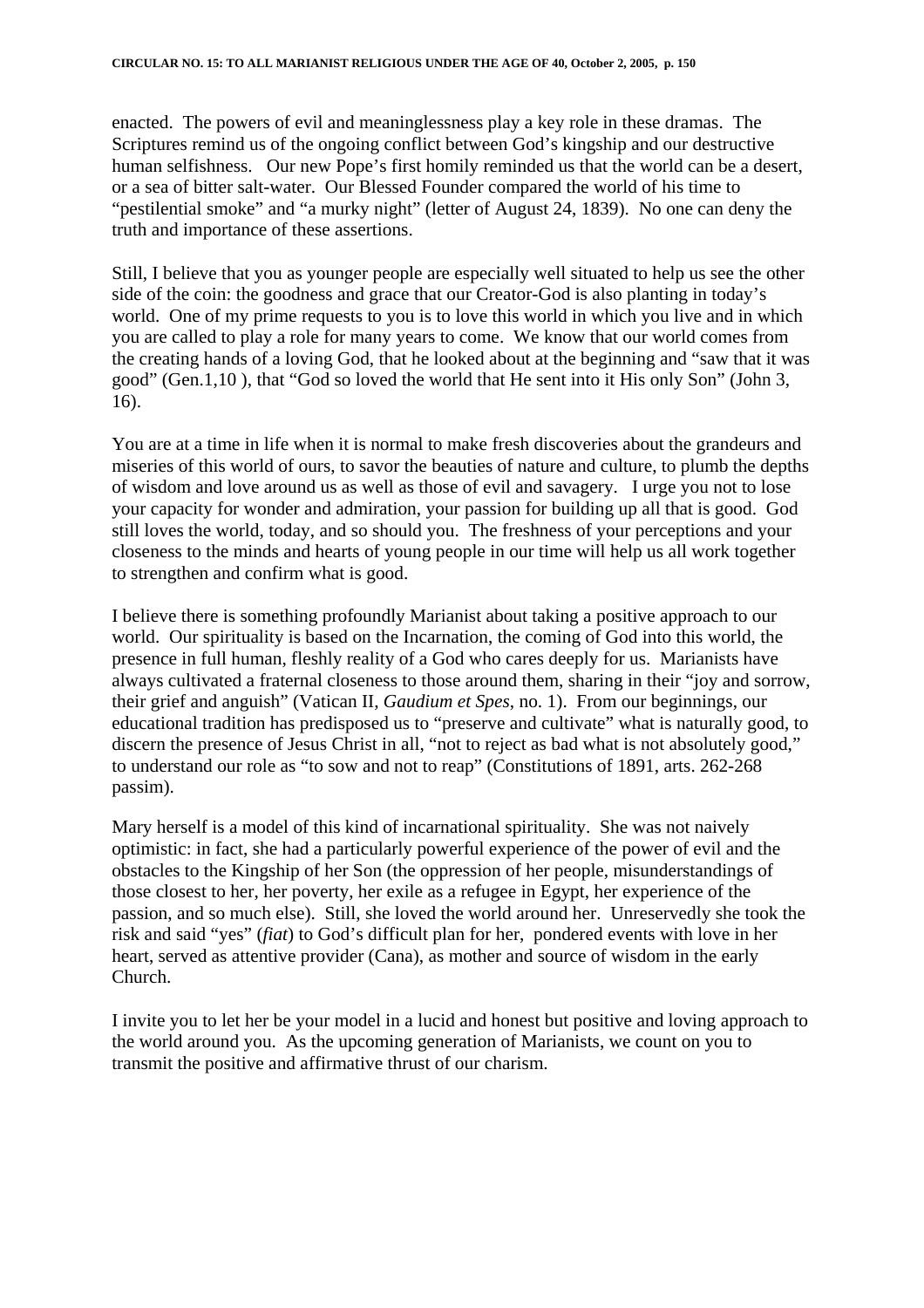#### *Characteristic Challenges, Temptations, Opportunities for Growth*

Every age and every generation has its characteristic challenges and temptations. They can be seen as opportunities for growth. I would just like to mention three that might merit your reflection.

Perseverance and permanence seem especially difficult to younger people today. Too many give up and abandon their ideals and their commitments to concrete persons and communities. Such temptations are in conflict with our Marianist vow of stability, which aims to help us "experience the creative power of permanent commitment," to support us "in moments of weakness" and thus lead to "depth in maturity and fervor in love" (Rule of Life 1.6).

Post-modern thought exists in a culture of tentativeness and relativism, an unwillingness to accept anything as definitive. It is easy today to think that everything can be changed, to bind ourselves as loosely as possible in social, personal and institutional relationships. We are used to a world in which our wishes can be met instantaneously; if intractable reality gets in the way, we rapidly give up. Religious community life loses its solidity if we accept these attitudes.

People have always found perseverance and permanence difficult, but today it seems harder than before. The results can be seen in relationships with friends, in married life, in professional life, in the careers of students and workers, as well as in religious life. Many people want to keep commitments so open-ended that they can never be sure of anything. They often end up feeling anxious and very lonely, without any secure anchors for their life.

Joan Chittister writes: "Commitment happens on a daily basis, not once and forever. It is something we grow into, not something we come to full-blown" (*Called to Question*, Sheed and Ward, 2004, p. 79). It is certainly true that in time all of us change our motivations. We enter religious life with one set of motivations and dreams and gradually change to another set. We can hope that the new set will be more mature, deeper and wiser.

However much I grow and keep growing, by the time I make a permanent commitment like marriage or ordination or perpetual vows, with the help of a community and good spiritual direction, I should be ready to say that I will stand firm for life in the path I have chosen. I will be persistent, whatever changes and risks and challenges may come my way. I promise to continue in a path and in a community, in a social context I have chosen and experienced over some years as rich, beneficial and growthful, for myself and others. Joan Chittister continues: "Commitment gives me the chance to stay in place and grow. It is not about staying in place and going to seed." Through fidelity to a permanent commitment I can develop and and become "a deeply spirit-filled human being whose presence is a gift to the world" (*ibid.,* pp. 81-82).

Another characteristic temptation, strangely related to the foregoing, is a certain excessive, self-regarding caution. Many younger people are perfectionistic. They do not want to make any mistakes. Some find it hard to trust in the help and support of those with whom they live in community and work in apostolic teams. They never feel that they are ready to launch out and commit themselves to a particular service of some particular people in a particular place.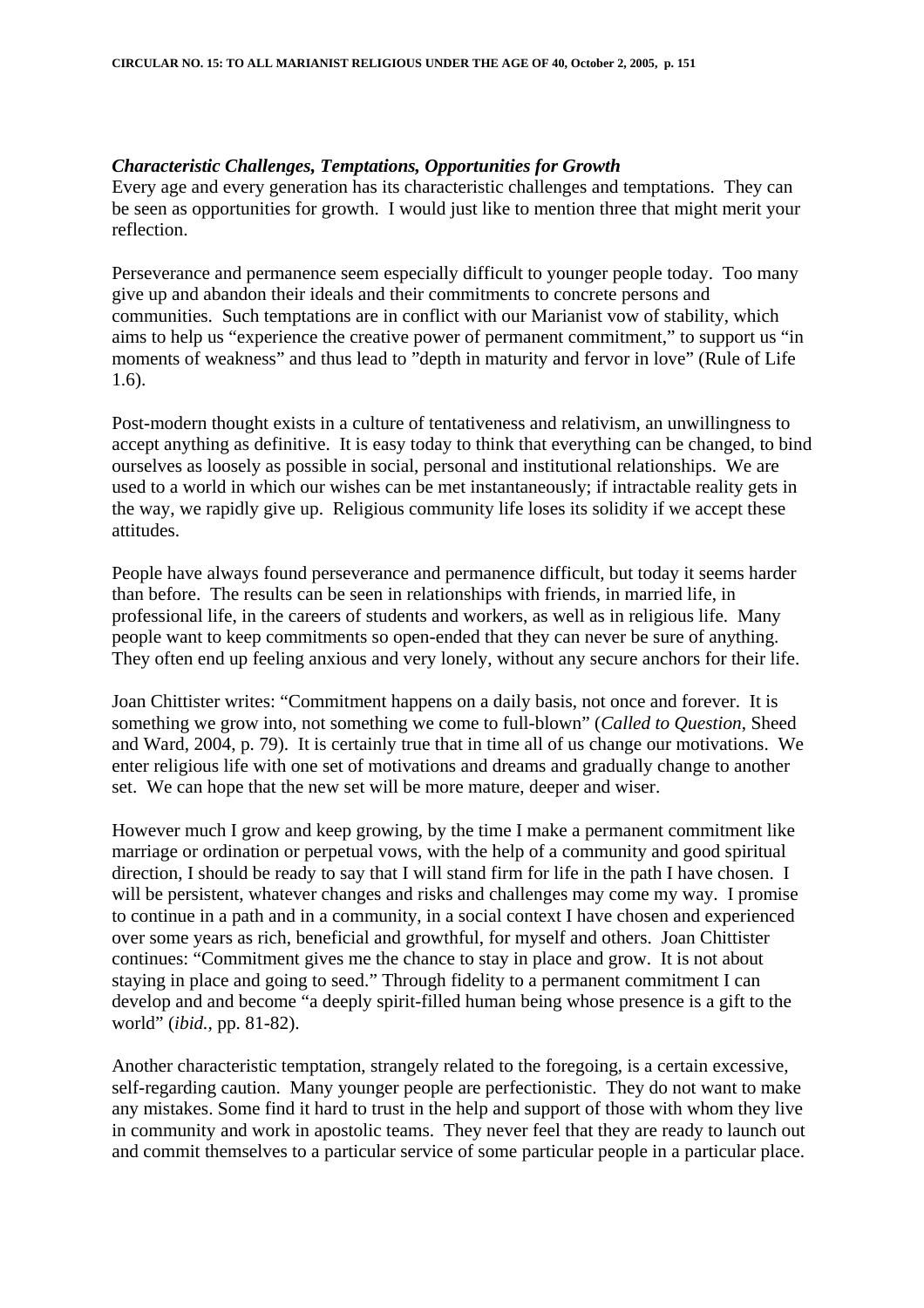People can spend forever trying to decide, getting ready for living their lives. They prefer to keep preparing themselves for the big moment that might come sometime in the future. They want to be sure that their living and working conditions will be optimal and their individual uniqueness will be fully valued. Sometimes they focus too much on comforts and perquisites, and they can be authoritarian and demanding when they have some responsibility. They look excessively for the approval of everyone.

A third temptation concerns a certain lack of transparency. It is never easy to be open, honest and communicative about our inmost thoughts and feelings. The temptation to hide matters occurs even more frequently in inter-cultural situations, where there are notable differences of culture and background between younger and older members. Sometimes it seems easier to keep secrets, to hide difficult problems or important differences of opinion, to engage in inappropriate behavior known to peers but unknown to leaders, and to engage in backbiting. Such problems usually come eventually into the open and cause great pain, creating an atmosphere of distrust and resentment. It is important for all of us to learn to deal with one another openly and honestly, to confront problems and differences directly rather than to hide them.

Such attitudes - instability, self-regarding caution, lack of transparency - trammel apostolic courage and creativity.

#### *A Few Characteristic Contributions to Mission*

Overcoming such temptations, you will make a solid contribution to all of us in mission. For example, it is natural for most of you to be close to young people. Ministry to youth has been the fundamental thrust of our Marianist mission from the beginning. You can help the rest of us understand and appreciate the young people around us, respond creatively and with genuine concern to their hopes, aspirations, and fears. You certainly need to take a key role in inviting other young people to join us. Your closeness to youth is one of your richest gifts to the rest of us.

Most of you have received good educations, both before and after you joined the Society. You take professionalism and competence for granted. This is a real strength.

Because of your youth, it is more natural for you to be pioneers, to take part in new efforts in our mission. Often these efforts around the world are with poor people or others who have been marginalized and neglected. Many of you have a highly developed concern for justice, for peace, and a deep respect for God's creation. We have some significant new ministries focused on these concerns in almost every Unit today. You can help the rest of us be in touch with the "new things" that God is causing to blossom in our time (Isaiah 43, 19; cf. General Chapter of 2001).

Marianists are all missionaries. Whatever your task, you are not a custodian invited just to preserve, blindly and without creativity, some heritage from the past. You may be asked to add a new dimension to mission in one of the places and works where we have long been present, or you may be called to join others in founding a new "permanent mission" in some new place.

Of course you need to be ready to learn from others and to work closely with them, draw on their experience. As a Marianist, you are not called to be a "loner" in mission. But don't be